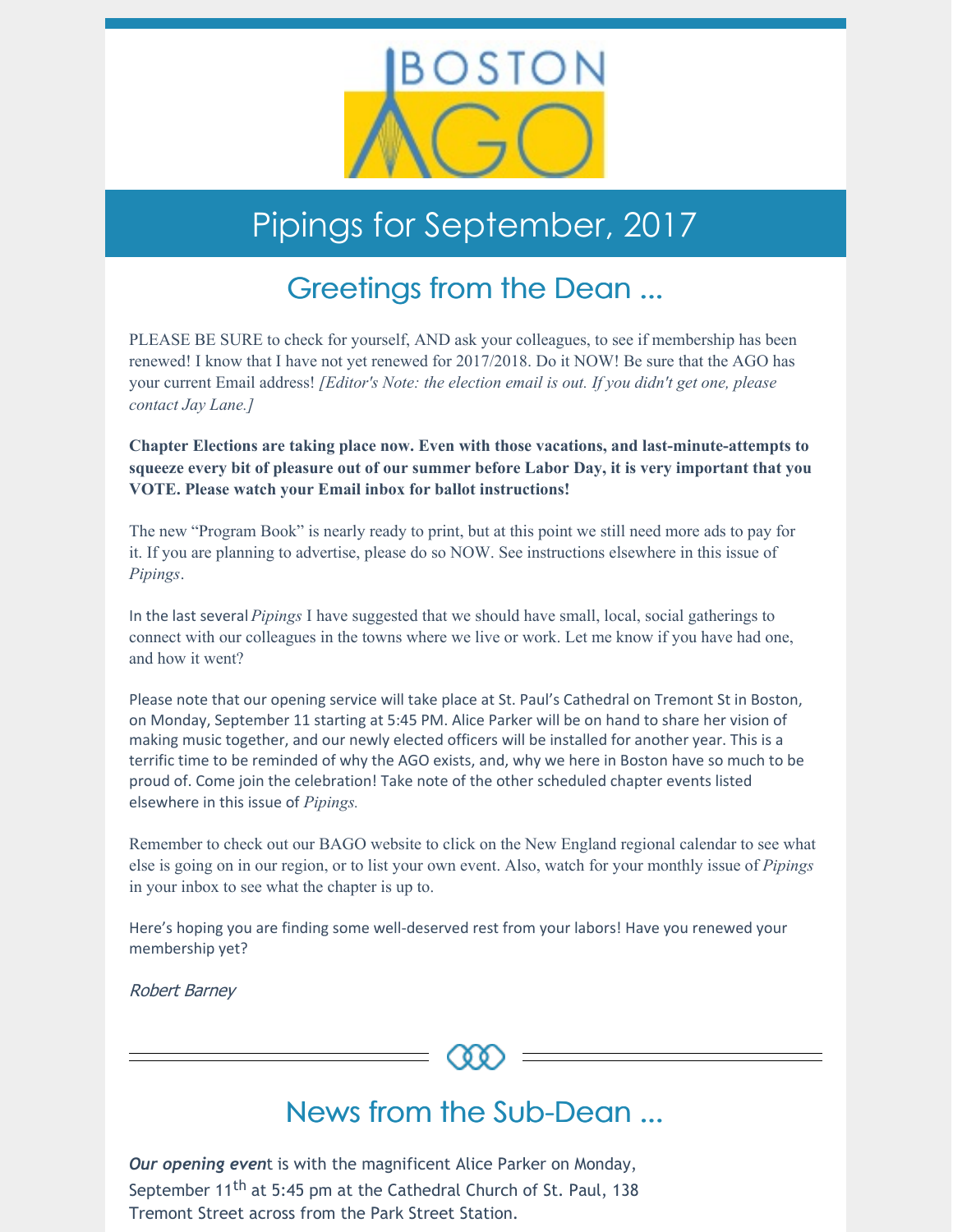There will also be an open console to see the Andover organ beginning at 5 pm.



Many of us know Alice Parker from her choral arrangements , but she also studied organ at Smith College as well as composition. In 1985, she

founded Melodious Accord, Inc., a non-profit group which presents choral concerts, sponsors workshops, symposia, and her many professional appearances. Her techniques have encouraged a generation of music teachers and choral conductors to think about music and the act of conducting in new ways. No less an authority than Robert Shaw himself has said of Parker that "…she possesses a rare and creative musical intelligence." *From melodiousaccord.org*

#### **The Program Book**

The Program, Communications and Hospitality Committees have been at work to design a BAGO year with something for everyone. Many thanks to David Baker, Brink Bush, Heinrich Christensen, Claire Decustati, Katelyn Emerson, Mary Jodice, Sarah Johnson, Jeffrey Mills, Kevin Neel, Demetri Sampas and Frank Van Atta for giving their time, efforts and talents. We have a new design for the program book, but not enough advertisers to actually put it out. Here is a sample of what it will look like. The booklet will be the same size as the old Yearbook. If you get your ad to Daryl Bichel by Monday, August 21<sup>st</sup> we will be able to get the program book printed and distributed.



*BAGO congratulates Martin Steinmetz on his retirement from the Allin Congregational Church. Following is a testimonial which was sent to us following Martin's retirement in June.*

### RETIREMENT AFTER 54 YEARS AT DEDHAM CHURCH

After directing over a half century of music at the Allin Congregational Church in Dedham Center Martin Steinmetz has retired. Two special Sunday mornings of music and receptions were given by the church in May and June. Martin was presented with many gifts and the title of *Minister of Music, Emeritus.*

In celebration of Choir Sunday, May 21, at the morning worship service, selections from Handel's "Messiah" were presented. The Senior Choir was augmented by members of the Dedham Choral Society, string players, and trumpet soloist Greg Whitaker. Then, during the Sunday morning June 11 service (with double the normal attendance), Martin presented a half-hour organ recital followed by a luncheon reception.

Over this half-century time period he worked with 5 Ministers, all of which encouraged and fully supported the music program which includes all-volunteer choirs. Martin has had the good fortune of never missing a service due to illness. During this time period it is estimated that he played at 2,500 Sunday services, 400 funeral/memorial services and 150 weddings. The organ at the church is a 55 rank 1912 Skinner organ which came from Harvard University's Appleton Chapel. It was installed at Allin Church in 1938 and subsequently had some tonal alterations and a new console.

Martin also served the Boston Chapter in many ways during his time in Dedham. He started as Chapter Treasurer in 1965 followed by Program Chairman, Dean, and Associate Chairman of the 1976 National Convention. He was the author of the booklet "The Work and Compensation of the Church Musician", and for 30 years the Executive Producer of the Chapter's radio program on WCRB.